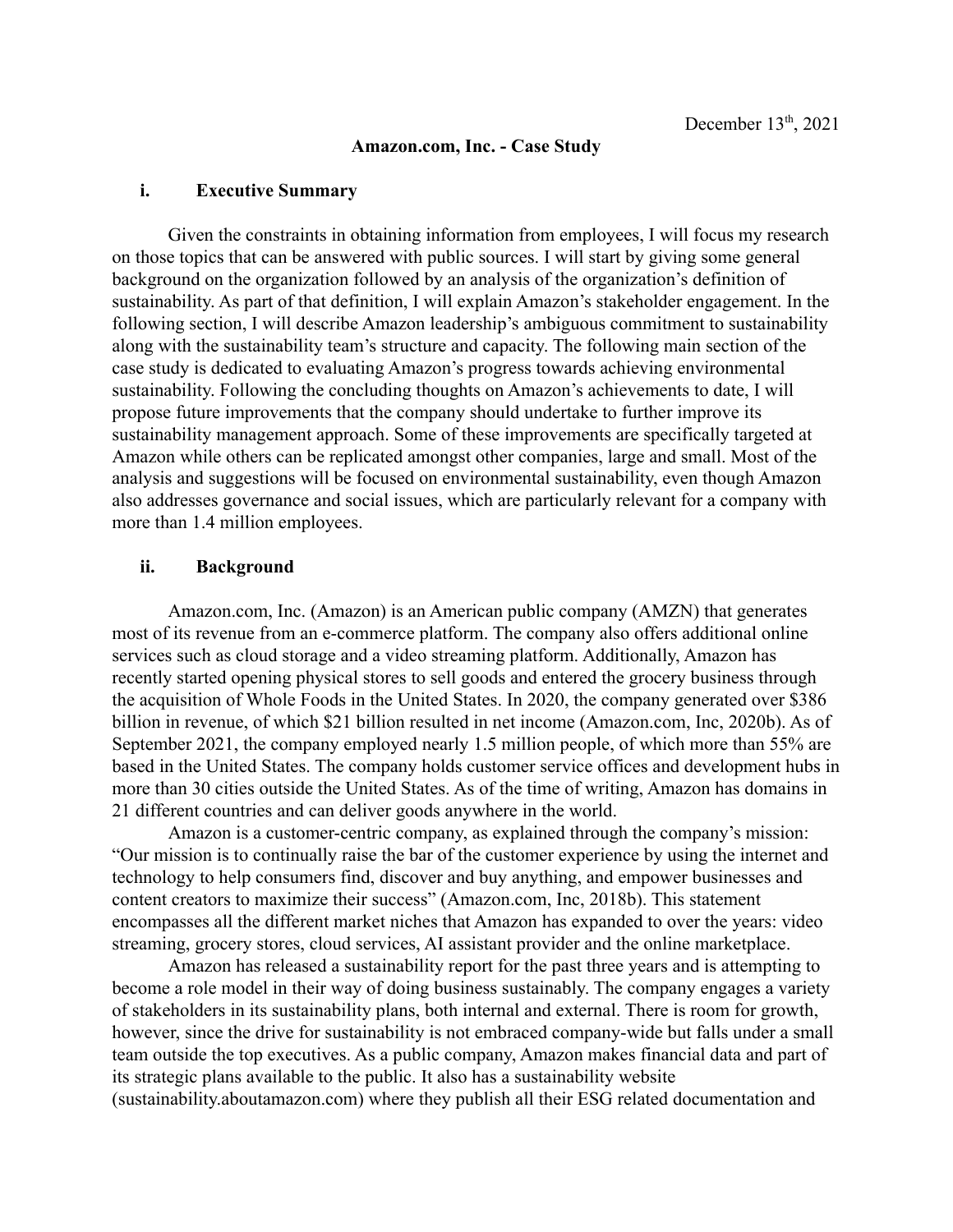updates. As of 2016, the sustainability team was composed of just over 50 people. I have tried contacting company employees and specifically team members from the sustainability department, but have had no success. Therefore, my research is focused exclusively on publicly available information on Amazon's sustainability and annual reports, Amazon's corporate website and other articles from trusted sources.

I chose to review Amazon because the company has an increasing presence in our day-to-day lives, is present worldwide and has a reputation for disregarding sustainability issues and worker rights (Kantor & Streitfeld, 2021). Through this case study, I learned more about the reality behind Amazon and how the company is now attempting to become a role model in sustainability. I am a strong believer in the power of corporations to address the climate crisis and I am privileged to be able to analyze how one of the world's largest employers does so.

### **iii. Discussion**

The Climate Pledge is Amazon's new initiative to engage companies worldwide in achieving net-zero emissions by 2040. It is interesting to see Amazon's attempt to shift its reputation for near-slavery working conditions to a leader in addressing the climate crisis. So far, Amazon has been successful in this endeavor. Since its launch in 2019, 209 companies have already signed the Climate Pledge spanning various industries in more than 25 countries (The Climate Pledge, 2021). The Climate Pledge also includes a requirement to measure and report greenhouse gas emissions regularly, which I believe is crucial to keep companies accountable for their success towards net-zero. The 2040 net-zero objective is Amazon's main goal related to environmental sustainability.

Amazon has taken a strong stance in its intent to reduce harm to the environment, but its sustainability efforts do not end there. Amazon's definition of sustainability also includes social, DEI and safety factors. The company's sustainability reports highlight the company's commitment to equal pay regardless of gender and ethnicity. Further, the report dedicates a whole section to employee safety and wellbeing, a sustainability area they have been publicly exposed for in the past. Within the sustainability initiatives that Amazon is building, there is one in particular that demonstrates the company fully embracing social and environmental sustainability. The company has started financing its employees' education to become accredited as photovoltaic installation professionals.

Amazon has recently been named as one of the Top 10 employees according to LinkedIn the U.S., UK, Australia, India, Canada, Germany, Mexico, Japan, and China. The company is making an effort to highlight its good practices with regards to employee fair pay and engagement. I consider this emphasis slightly unusual in the standard definition of sustainability. These should be given attributes in corporations, but given that Amazon has suffered a bad reputation in this particular aspect, it is understandable that they focus their attention to this matter.

The multinational might not have been an early adopter of sustainability reporting, but they have certainly proven that they take the matter seriously. While some companies focus their sustainability reports on Scope 1 and Scope 2 emissions as an internal culture-building project, Amazon takes a more holistic approach. In addition to the above, Amazon considers its Scope 3 emissions and its relationship with suppliers, investors, contractors, society and trade associations. For example, in addition to co-founding The Climate Pledge to influence all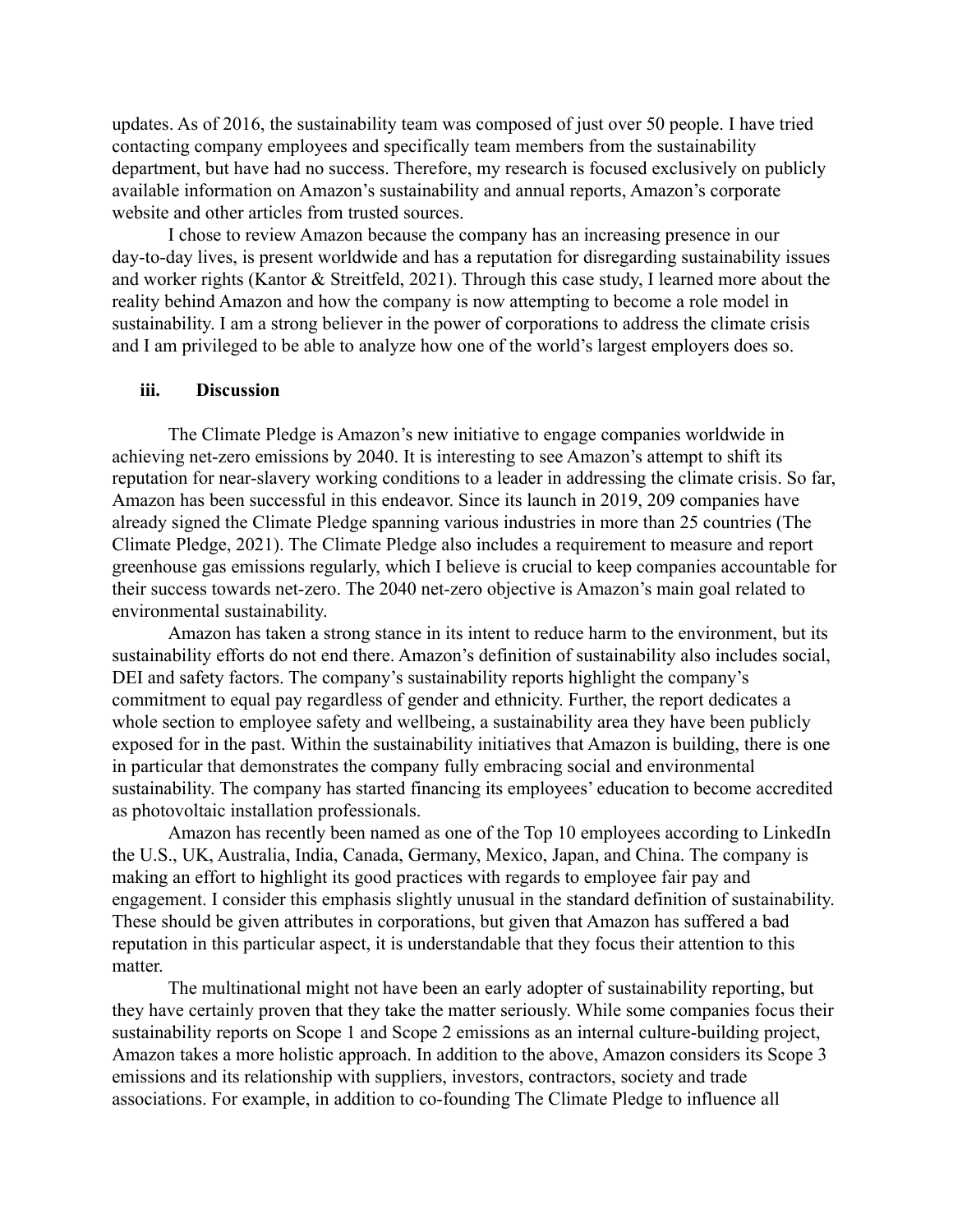sectors, Amazon is working with its direct suppliers to educate and help them report on sustainability issues. Additionally, Amazon is focusing its customer-facing environmental efforts on reducing plastic use and increasing circularity (*Circular Economy*, n.d.). Specifically, the company keeps monitoring and improving on different metrics related to customer return and green transport.

On the one hand, it is reassuring to see Amazon address sustainability with a variety of stakeholders, including employees, customers, suppliers and the communities where they operate. On the other hand, however, most of the strategic business decisions are aimed at maximizing shareholder value (Amazon.com, Inc, 2020b). This in itself is not an issue, it is the capitalist system that Amazon operates in, the issue emerges with how executive compensation is almost exclusively tied to this goal. Short- and long-term executive and board compensation is mainly tied to increases in the share price rather than improvements towards the net-zero target. This will disincentivize those sustainability projects which require significant upfront capital but can end up improving business performance in the medium and long term.

Even though there are some misalignments between Amazon's sustainability strategy and the compensation structure, there are some important leadership figures that support making sustainability a core component of Amazon's operations. Jeff Bezos stepped down as CEO in July of this year, but during his tenure, he has supported a myriad of environmental and social initiatives. Amazon's sustainability efforts are a reflection of his dedication to transforming Amazon into a sustainable role-model business. Similarly, while I cannot yet assess the new CEO's global impact on Amazon's sustainability plans, I can evaluate his previous actions as CEO of Amazon Web Services - AWS. Andy Jassy was a key player in switching the data centers' power source from fossil fuels to renewable energy during his tenure as CEO of AWS, a position he held since the creation of the business line in 2003 (Bookman, 2021). I expect the new CEO to continue to advance sustainability within Amazon and even accelerate some of the commitments established by his predecessor. While neither Mr. Bezos nor Mr. Jassy often make public remarks about their support of sustainability at Amazon, they have shown it with their actions.

In addition to the CEO's stance, it is important to assess where sustainability lies within the leadership structure to fully understand its relevance within the organization. Amazon is not prone to disclosing its teams' structure, thus it is difficult to find accurate information without internal input. It seems that the sustainability team is composed of more than 50 people distributed into the following 6 teams: social responsibility, energy and environment, customer packaging experience, sustainability services, sustainability technology and sustainability science. Unfortunately, Kara Hurst, the Head of Worldwide Sustainability and the person who oversees all 6 teams, is not part of the senior executive team. She is a direct report to the COO. In fact, no senior executive, other than Beth Galetti (SVP of Human Resources), has been involved in sustainability-related matters in recent years. Specifically, she is a strong advocate for DEI reform within the company. But she is an exception. Even though Mr. Bezos has made some public remarks on the importance of his company embracing sustainability, there are no other clear supporters in the senior executive beyond Beth Galetti and Andy Jassy (Palmer, 2019).

While it does not seem that leadership sees sustainability as a critical issue to address within the company, the sustainability department has planned some ambitious goals to transform the corporation's way of doing business. The team's environmental goals focus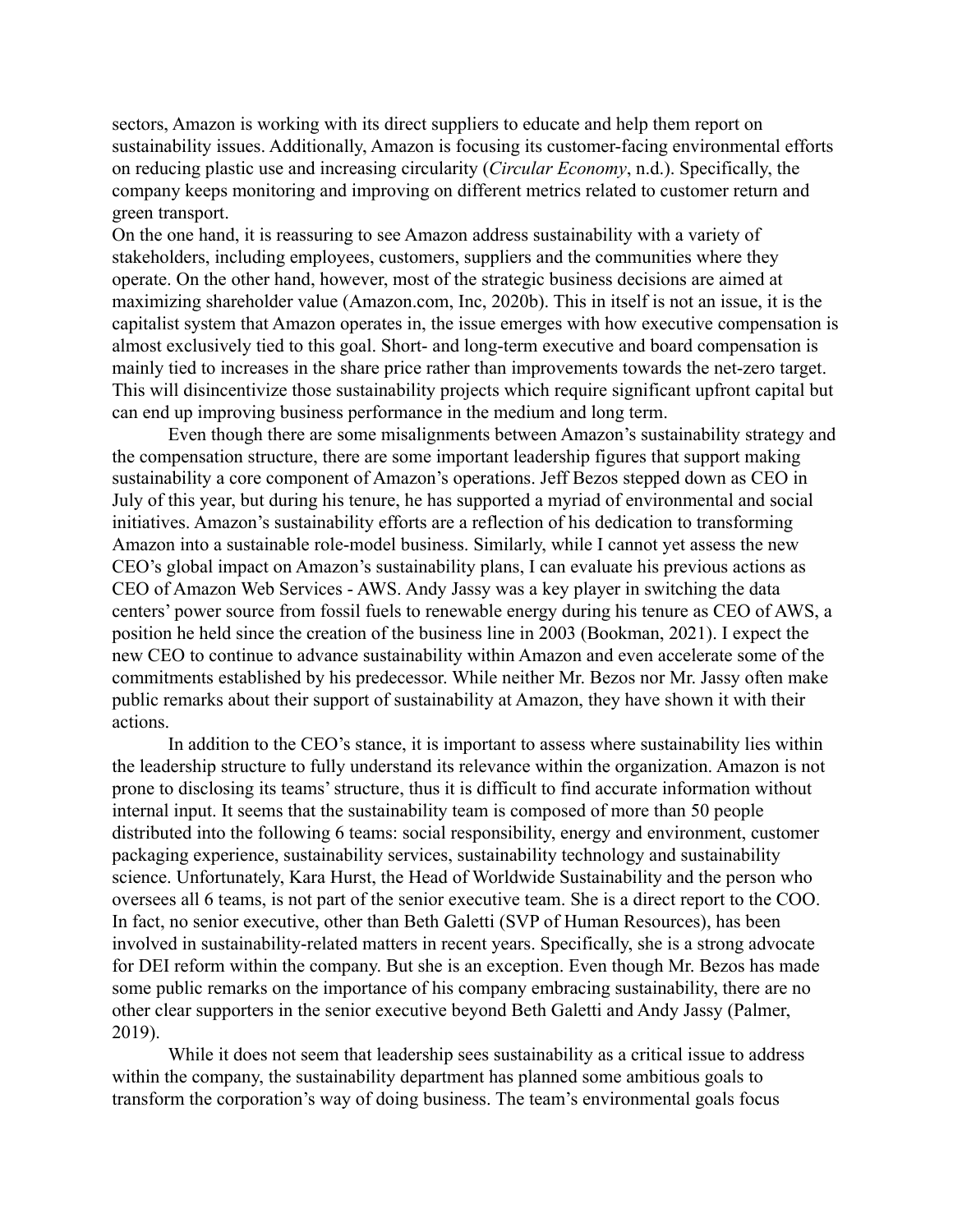primarily on 3 main topics: net-zero carbon shipments, powering operations with 100% renewable energy and using nature-based solutions for the remaining offsets. The sustainability team's main responsibilities are to drive the accomplishment of these goals. The scientists in the team focus on measuring natural resource consumption and work alongside the engineers to find innovations to incorporate within Amazon's operations. The communications group are also key members of the sustainability team. Their role is to collect all the sustainability data from the different teams worldwide and build reports and company newsletters to highlight the company's latest sustainability achievements. These reports are primarily targeted to customers and investors. The communications team is responsible for highlighting Amazon's new sustainability-minded brand image, including visuals for clarity to consumers and a positive financial impact that is relevant to investors. In addition to these team members, the company also has a \$2 billion early-stage investment fund - Climate Pledge Fund - dedicated to supporting nascent technologies to fight climate change and to improve Amazon's profitability. It is not clear, however, if this team lies under Kara Hurst's responsibilities or if it is part of another department.

Amazon has taken steps to improve its sustainability performance and has done so in a cautionary way. They were late to start reporting on sustainability – the first sustainability report dates back to 2018 – but once they started, they have made sure to disclose on all the relevant materiality topics for the company when assessed against the SASB standards (SASB, 2021). The company does want to ensure, however, that they are at the top of the ratings if they participate in one. For example, Amazon has declined to participate in the Carbon Disclosure Project – CDP - rating until this year. The CDP requires a large amount of quantitative data on issues such as water consumption, greenhouse gas emissions and estimated financial damage due to climate change. Amazon has likely been unable to measure most of these metrics until this year, which indicates both their strive for excellence in reporting and the developing nature of their sustainability strategy.

Even though the sustainability team is dedicated to achieving a combination of sustainability and profitability improvements for the company, Amazon does not seem to fully embrace the sustainability team's efforts. In addition to the lack of a sustainability representative in the executive team mentioned earlier, there is barely any acknowledgment in Amazon's Annual Report on the role that sustainability plays in the company's business strategy (Amazon.com, Inc, 2020b). The document mentions the Climate Pledge as a new initiative, but there is no connection between sustainability and profitability throughout the report. The company continues to treat both issues as antagonistic. It is increasingly common now in large multinationals to acknowledge the climate crisis as a potential risk to the business. For example, Amazon could have referred to the increased energy required to cool their data centers as Earth's temperature increases. Additionally, the company's reliance on airplanes could be a risk factor in the medium- and long-term if the aviation industry is not able to effectively power planes with biofuels, hydrogen or electricity. This would have a direct impact on Amazon's costs.

The sustainability team faces barriers to incorporating sustainability within the overall business strategy. In the meantime, the team, established in 2014, has been working on transforming the company according to resource use and emission targets. The long-term environmental sustainability target is net-zero by 2040, in line with the Climate Pledge, but there are additional shorter-term targets. These can be summarized under the following two goals: 100% renewable-powered by 2025 and 50% of shipments carbon-zero by 2030. Regardless of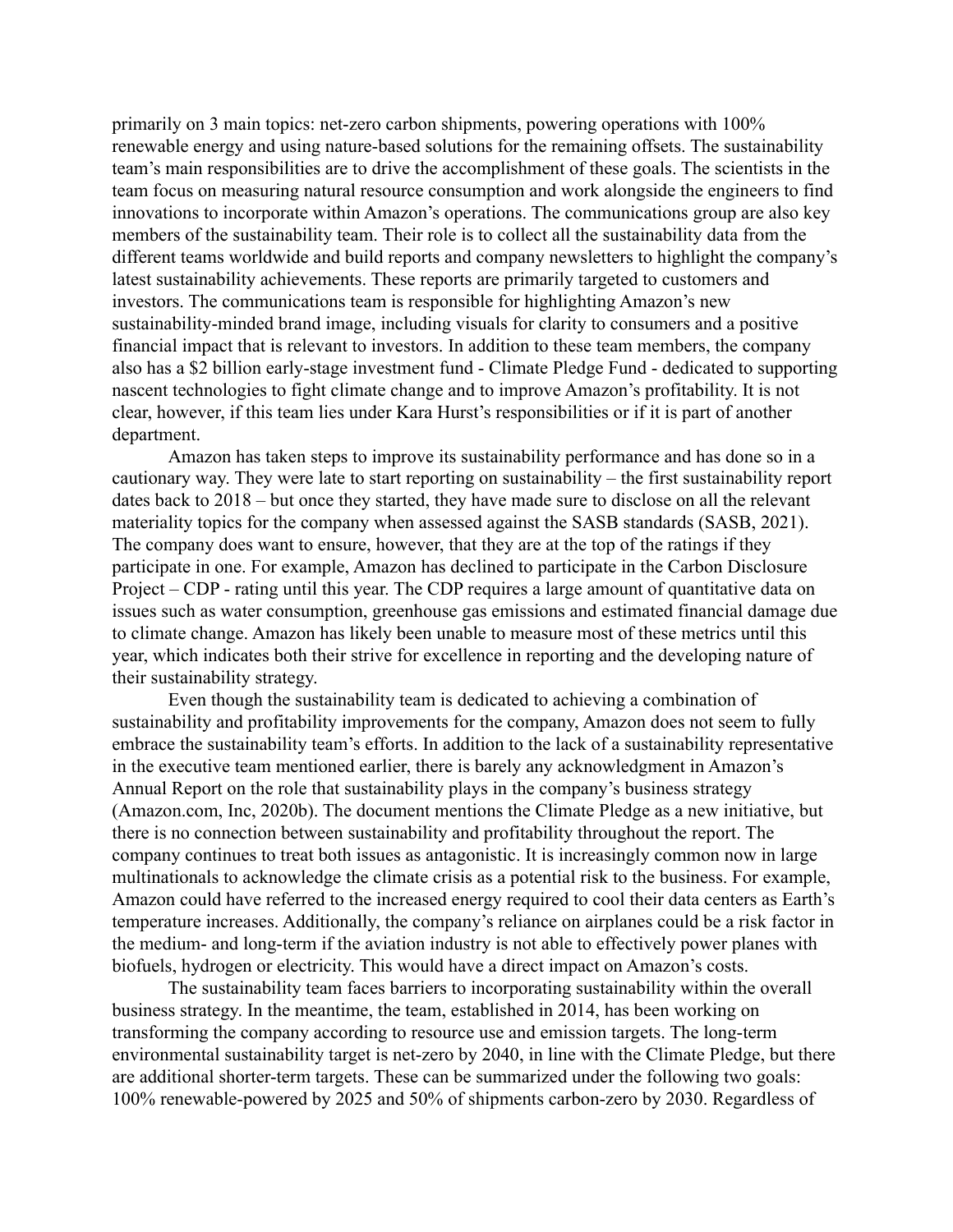these ambitious goals, Amazon's business strategy remains different from these targets. "Amazon seeks to be Earth's most customer-centric company, Earth's best employer, and Earth's safest place to work" (Amazon.com, Inc, n.d.-b). Some of these goals relate to social sustainability, but environmental sustainability is not yet one of the organization's main business goals.

This disparity between the business strategy and the sustainability strategy might help explain why some of the compensation schemes are not tied to achieving environmental sustainability goals. As mentioned earlier, management compensation is not tied to sustainability goals. This lack of recognition of the environmental sustainability targets trickles down to employees as well. In 2017, the company established the role of Sustainability Ambassadors for those employees that build local and regional programs to improve the internal sustainability of the company (Amazon.com, Inc, 2018a). To date, there are more than 7500 ambassadors worldwide (Amazon.com, Inc, 2020c). This title, however, does not imply a higher performance review or a salary increase. Sustainability Ambassadors are recognized in internal newsletters but do not receive additional monetary benefits from their initiatives.

Despite Amazon's compensation structure being misaligned with the company's sustainability targets, the company has made important progress to achieve its environmental goals. To reach these goals (100% renewable-powered by 2025 and 50% carbon-zero shipments by 2030) the company is working on a variety of different areas. These are carbon intensity, water use, cloud efficiency, transport, building management and renewable energy use, packaging reduction, circular economy, shipment-zero and nature-based solutions. Carbon intensity, for example, is measured in grams of carbon dioxide equivalent  $(CO_2e)$  per dollar of gross merchandise sales (GMS). This year, given primarily the increase in the number of Amazon orders, the company's carbon emissions have increased from 51.16 to 60.64 mmt  $CO<sub>2</sub>e$ (18% higher than 2019), but carbon intensity is over 15% lower (Amazon.com, Inc, 2020c). This objective ties most closely to Amazon's business strategy since they can increase sales while decreasing their damage to the planet per unit sold.

Carbon intensity is one of the company's main measurable targets, but Amazon has also made progress in other areas. Amazon's goal to become 100% renewable-powered by 2025 was initially set for 2030. The company reported that in 2020 they were the largest corporate purchaser of renewable energy and obtained over 65% of its energy from renewable sources, up from 42% in 2019 (Amazon.com, Inc, 2020c). Amazon has also made strong progress in its intention to deliver carbon-zero shipments. The company has recently introduced an option whereby customers can choose to receive their packages in the original packaging sent to Amazon from third-party suppliers rather than using an additional Amazon-branded box. More importantly, the company has committed to purchasing more than 100,000 electric vehicles from Rivian, an emerging electric vehicle company. In 2020, Amazon delivered more than 20 million packages to customers in electric delivery vehicles (around 0.5% of Amazon's total annual deliveries). There is still a lot of progress to be done to reach the carbon-zero delivery goal, but Amazon is committed to achieving it.

The organization is working hard to achieve its sustainability targets and also to integrate sustainability within the day-to-day operations of the corporation. While sustainability is not yet a core focus area for Amazon, there have been some environmental sustainability driven improvements in the company's overall strategic choices. For example, Amazon has recently joined the Science-Based Target organization to professionalize its environmental sustainability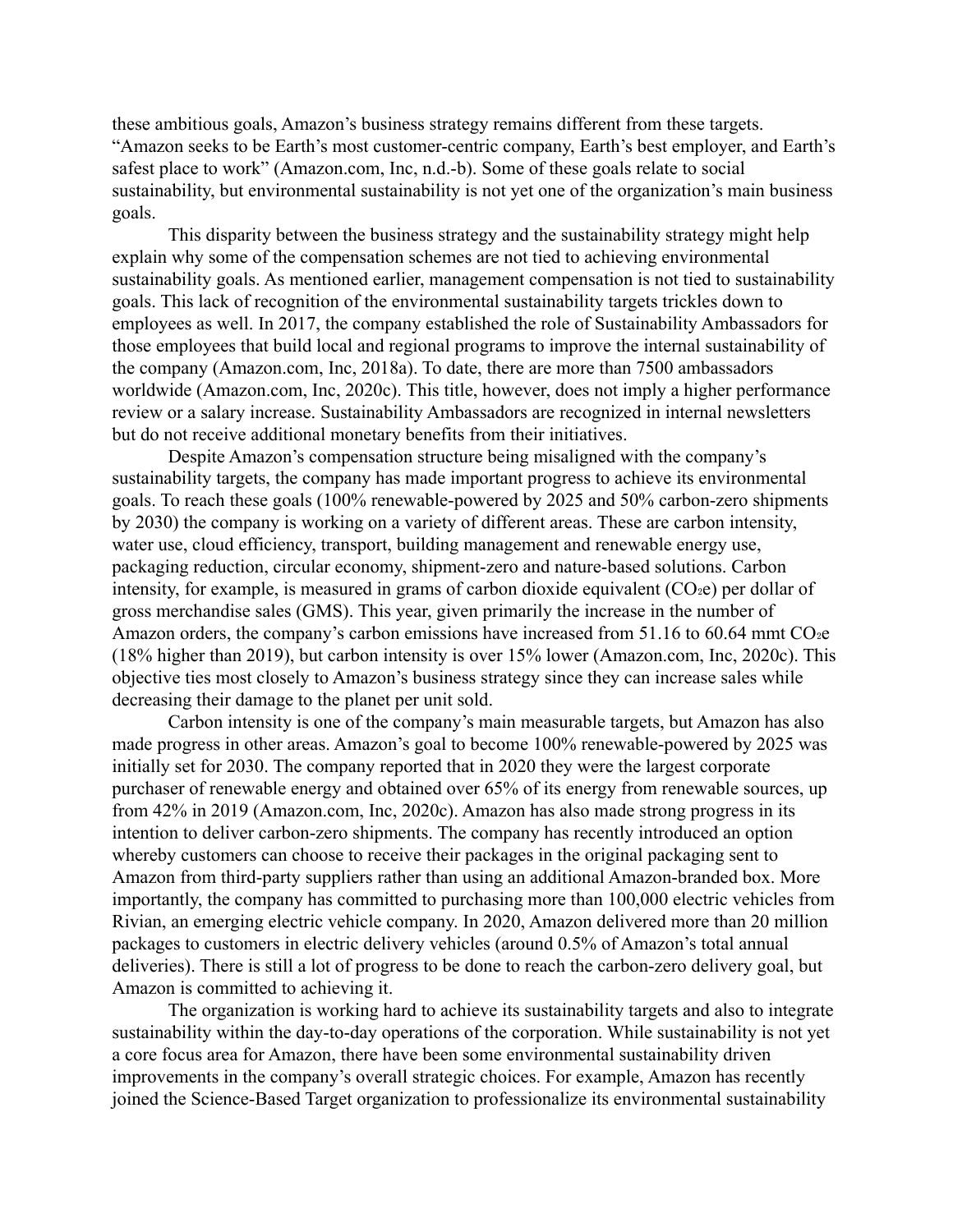reporting. Further, Amazon will publish all its science-based targets in 2022. In addition to this, Amazon started including a third-party verification of its emissions in 2019. The environmental audit report is done by APEX and is additional proof of the company's strong commitment to abide by best practices when it comes to sustainability reporting.

Amazon is improving how it reports on environmental sustainability, the main focus of this case study. Yet measuring success in sustainability at Amazon has to include a reference to the company's social benefits as they work to become Earth's best employer. One of their biggest achievements in 2020 was to position themselves in support of a federal minimum wage of \$15 per hour. In line with this statement, they reported an average starting salary of \$17 per hour in the company's fulfillment and logistic centers. Amazon also has ambitious goals to increase female and BIPOC representation in their leadership positions. In 2020, the company successfully met its goal of doubling the representation of Black directors and vice presidents in the United States - from 4% to 9.5% (Amazon.com, Inc, n.d.-a). Lastly, in 2020 specifically, the company invested heavily in protecting its employees against the Covid-19 pandemic. In total, Amazon invested over \$11.5 billion in different programs to keep employees safe. Over 20% of that investment went directly to customer-facing front-line employees in the form of incentives and bonuses (Amazon.com, Inc, 2020c).

In addition to these social initiatives, Amazon has also implemented other environmental sustainability initiatives that further demonstrate its pursuit of greener operations. On top of the financial support that the Climate Pledge Fund offers for emerging technologies and services to fight the climate crisis, the AWS Clean Energy Accelerator also helps startups in the clean energy space accelerate their growth. Along with their support for early-stage companies, Amazon is also enrolled in programs to protect the natural environment. For example, the company is a founding participant of the LEAF Coalition, a global public-private initiative aiming to raise \$1 billion to protect tropical rainforests. This initiative will be particularly useful for Amazon as it expects to account for investments in natural resources as an offset in its net-zero emission goal.

#### **iv. Conclusion**

Evaluating Amazon's approach to sustainability has been an eye-opening experience. I was expecting to find a lax approach to sustainability with small amounts of data available but was surprised to see the transparency with which Amazon reports on its efforts and the challenging sustainability strategy ahead. My perception as a customer has changed for the better. Primarily because of the company's net-zero commitment by 2040, but also due to the ambitious and detailed shorter-term objectives that the company has set to reduce its damage to the environment. This case study has also challenged my perception of Amazon as an unethical business given their past treatment of employees. While cases of improper employment conditions might continue to emerge in the future, I am confident that Amazon is strongly committed to avoiding these in order to become Earth's best employer.

Amazon's environmental sustainability efforts as well as their determination to improve employment conditions and society as a whole are evident. There remains, however, a disparity between the company's sustainability strategy and its overall business strategy. I believe that this disparity emerges, in part, due to the lack of novel governance practices, which affects both the board and the executive team. Kara Hurst, the VP of Worldwide Sustainability has a difficult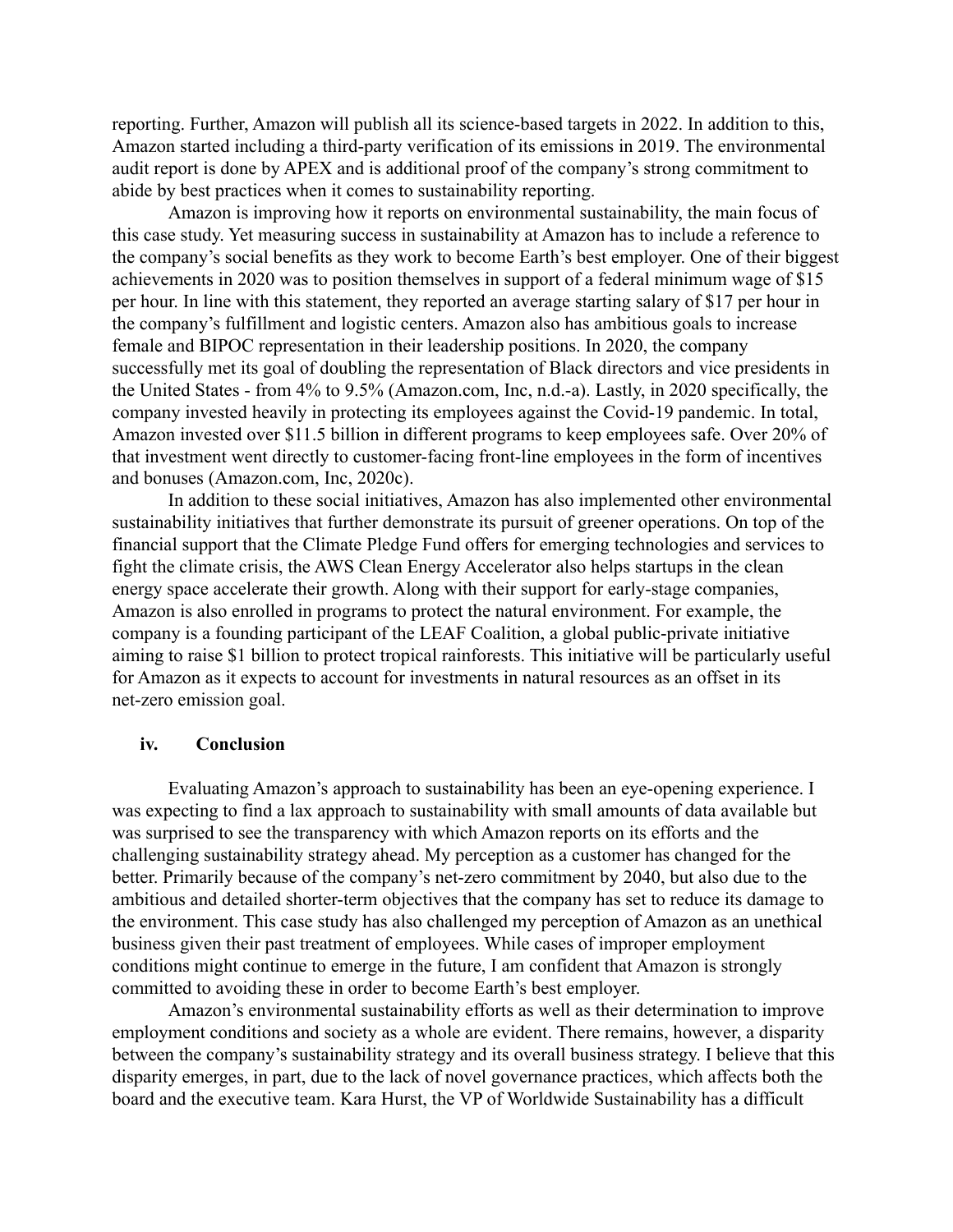challenge ahead, especially since she is not yet part of the executive team. While I do not have first-hand input on how she is perceived internally, her previous experience before joining Amazon speaks for itself. She was Vice President at Business for Social Responsibility for three years and later the CEO of the Sustainability Consortium for two years. In both roles, she worked closely with the world's largest multinationals to improve their social and environmental sustainability. These professional endeavors provided her with a set of skills that she needs to apply now at Amazon. Specifically, the ability to engage in dialogue when sustainability is not seen as a priority as well as the need to reach consensus in discussions involving multiple conflicting interests and stakeholders.

Even though information on the other members of Kara's team is not publicly available, I do not doubt that she is surrounded by leading scientists, engineers, communication experts and advisors. Her team spearheaded the creation of The Climate Pledge and is responsible for engaging as many companies as possible worldwide. This dedication to bringing along other large companies to reach net-zero emissions by 2040 shows Amazon's interest in becoming a role model in operating sustainably. Not only is the company transforming its operations, but it is engaging other companies to do so. Amazon's net-zero objective is ambitious given the company's complex supply chain, the number of annual deliveries, its diverse business lines and its international presence. If Amazon can do it, any other company can too.

### **V. Recommendations**

Amazon has set ambitious environmental sustainability targets that will affect all areas of the company and transform the day-to-day operations. The impact of sustainability on the traditional way of doing business of corporations is evident. A net-zero business, as all should be by 2040 or 2050 at the latest, has to incorporate environmental sustainability as a core component of the business strategy. In other words, environmental protection and business growth have to go hand in hand, not pull against each other. To achieve this, corporations, including Amazon, have to incorporate at least one person from the sustainability department into the executive decision-making team. In the same way that the Head of Human Resources, the Head of Finance and the Head of Technology are currently part of these executive teams, so should the person who leads the transformation to net-zero growth.

On top of this modification of the executive team, there should also be a restructuring of the leadership team's compensation. Board and executive compensation should be tied both to short-term financial metrics and to long-term sustainability goals. If there is no financial incentive to incorporate sustainability, there will be a reason for it not to be the priority in decision-making. Shell is a good example of this. The company has recently adjusted executive compensation to tie 20% of the compensation to demonstrated efforts throughout the year to achieve the company's long-term sustainability targets (Royal Dutch Shell plc, 2020). The percentage was just increased in 2021 from an earlier 10%. This approach affects primarily executive compensation and can trickle down towards all other employees. To be certain, however, I suggest adjusting a percentage of employees' annual bonused to demonstrated efforts towards the company's sustainability goals. In the case of Amazon, this would promote the role of Sustainability Ambassador and incentivize other employees to create their own sustainability initiatives.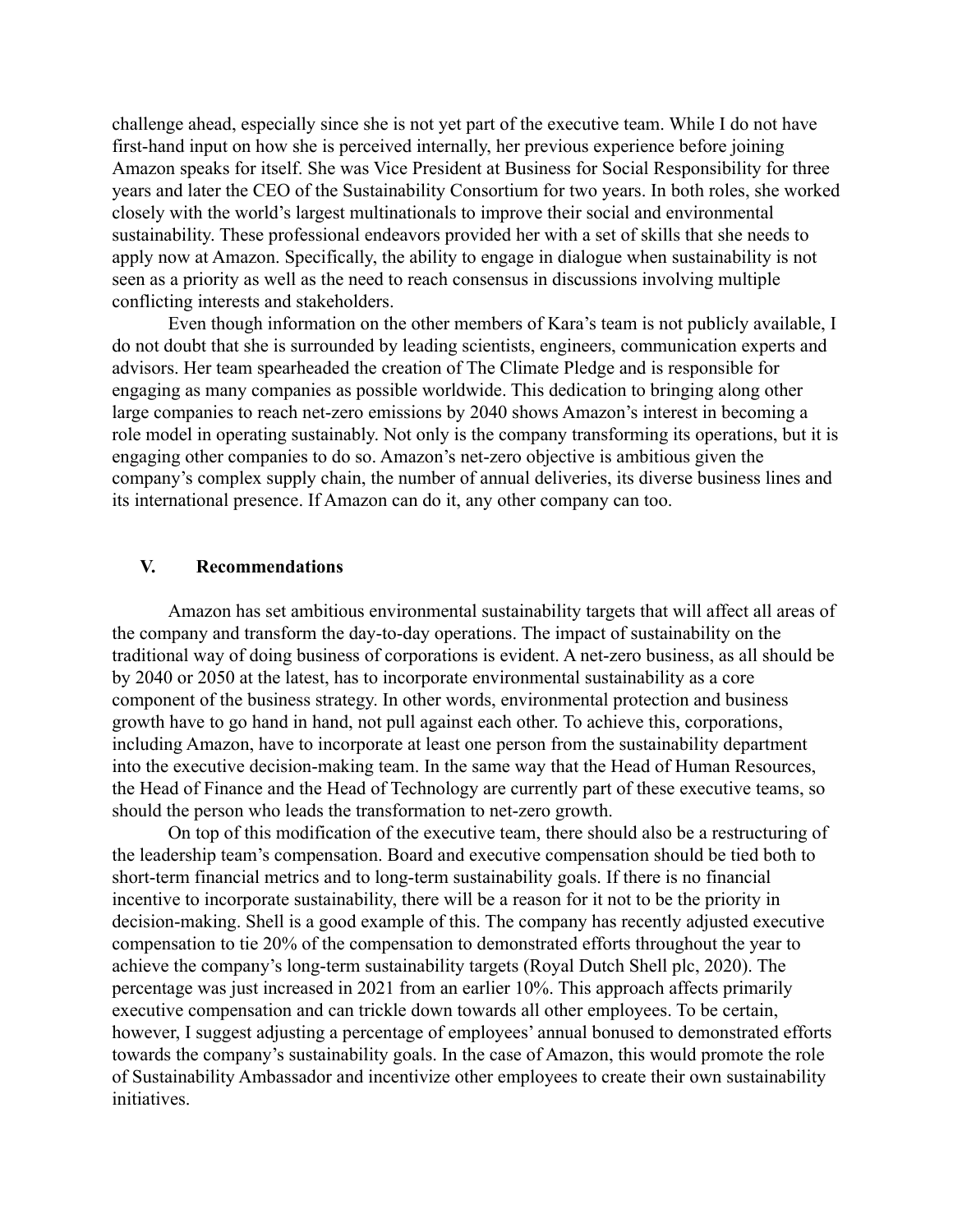A final recommendation that I have for Amazon and other large public companies is to start integrating sustainability into their annual reports. Most corporations already release sustainability reports along with their 10-K forms and their annual reports. One way to showcase the company's dedication to sustainability and the integration of this value within the corporation's business strategy is to disclose financial metrics and sustainability metrics alongside each other. The IFRS Foundation is in the process of creating a combined set of standards to report on financial metrics as well as sustainability, bridging the path towards fully integrated reporting (Value Reporting Foundation, 2021). If Amazon follows this new standard, both investors and customers will be more convinced of the company's commitment to sustainability, which will further boost sales, share value and profitability.

None of these recommended changes have been publicly announced by Amazon yet. While implementing Integrated Reporting standards might not arrive in the short term, I expect to see modifications to the compensation structure within the next two to three years, in line with other multinationals. I do foresee that an announcement is imminent on how sustainability is integrated into the business strategy and how Kara Hurst becomes part of the executive team. Overall, I am excited and confident that Amazon will lead corporations to become net-zero.